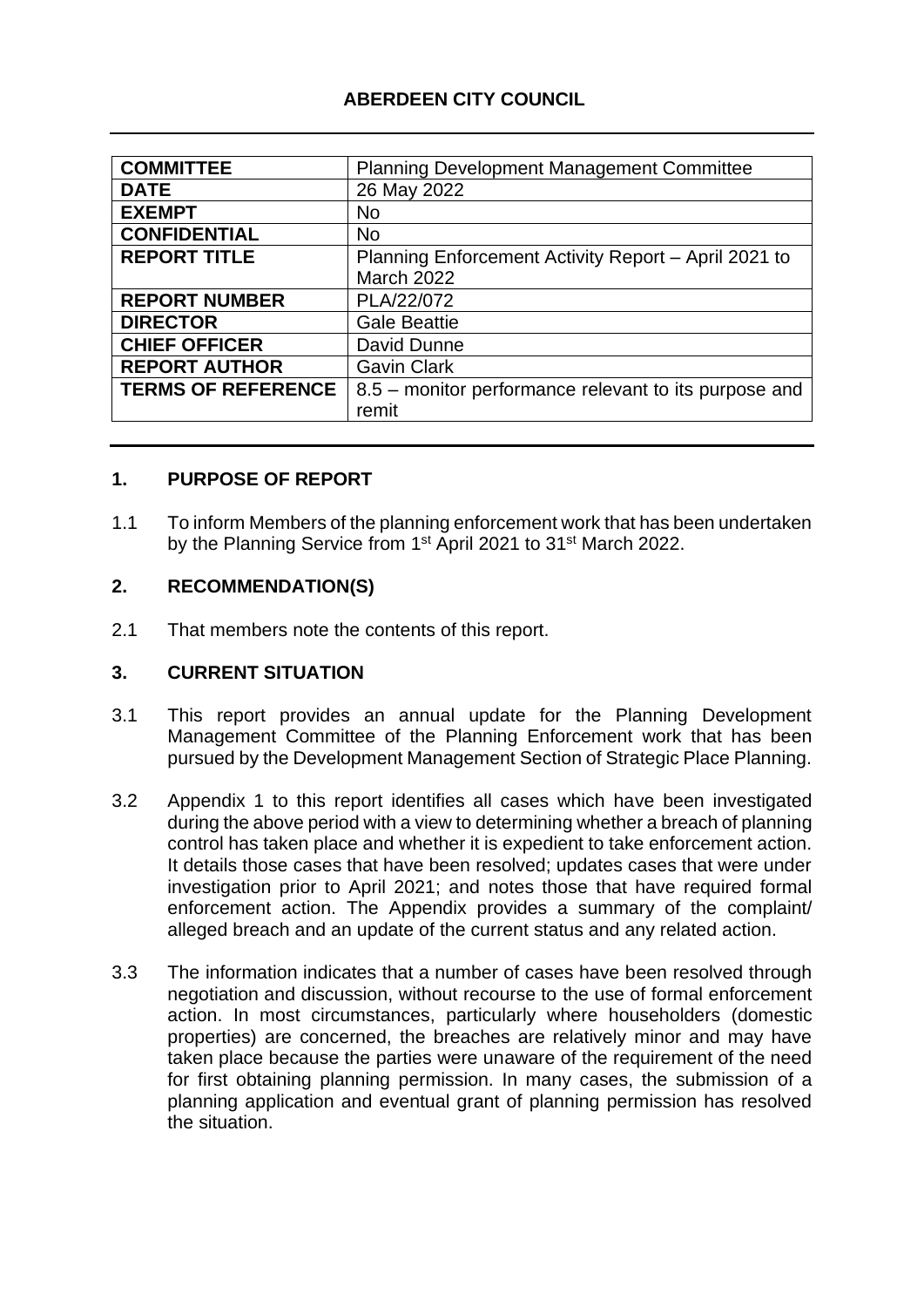- 3.4 A total of 261 new cases have been investigated since 1<sup>st</sup> April 2021. This is an increase from 193 in the previous reporting period. The majority of these (146 or 56%) have been resolved without recourse for formal action. These cases fell into one of the following categories: -
	- By the approval of a retrospective planning application,
	- By informal negotiation resulting in the breach being rectified by the offending party,
	- Being a minor breach where it would not be reasonable or economic to progress,
	- The case was dealt with by colleagues in Spaces for People, or
	- No breach of planning control.
- 3.5 The remaining 68 cases are still under investigation and may require formal enforcement action if negotiation proves unsuccessful and if there is found to be a breach of planning control which has resulted in a significant adverse impact on amenity or a threat to public safety. Ten enforcement related formal Notices have been served during the current reporting period compared to seven in the previous year. Of the historic enforcement cases previously investigated (prior to  $1<sup>st</sup>$  April 2021), fifteen are still unresolved and may require formal action to ensure a satisfactory outcome.
- 3.6 It is a continuing trend that a significant proportion of complaints received are of a relatively minor nature and these are mostly householder cases. As these cases often do not relate to the priorities identified for action in the Council's Enforcement Charter (properties in conservation areas, involving protected trees or raising issues of public amenity or public safety), they are likely to be of lower priority in terms of consideration of enforcement action, notwithstanding the statutory duty to investigate enforcement complaints. However, these cases can give rise to very strong feelings amongst those affected, often taking up a significant proportion of officers' time in investigating/resolving a dispute.
- 3.7 One of the main issues raised within the reporting period relates to COVID-19 and the Spaces for People initiative. Under the above, a number of businesses erected outdoor seating areas, enclosed structures and areas of decking to provide additional customer capacity. Following the easing of lockdown restrictions, some of these required to be removed. Whilst a proportion of these have been removed, a number remain in situ, and some of those are subject to applications for planning permission. The Council may need to take further action in the future if such structures remain without the required planning approval in place.
- 3.8 A further issue relates to staffing. The Council's previous Planning Inspector retired in December 2021 and a replacement could not be appointed until April 2022. This meant that cases needed to be dealt with by both the Senior Planner and passed on to Planners to investigate. Other tasks, such as the posting of site notices also had to be shared out and dealt with by colleagues. All of the above resulted in slight delays to investigating complaints and queries. This situation has now however improved following the appointment of a new Planning Inspector.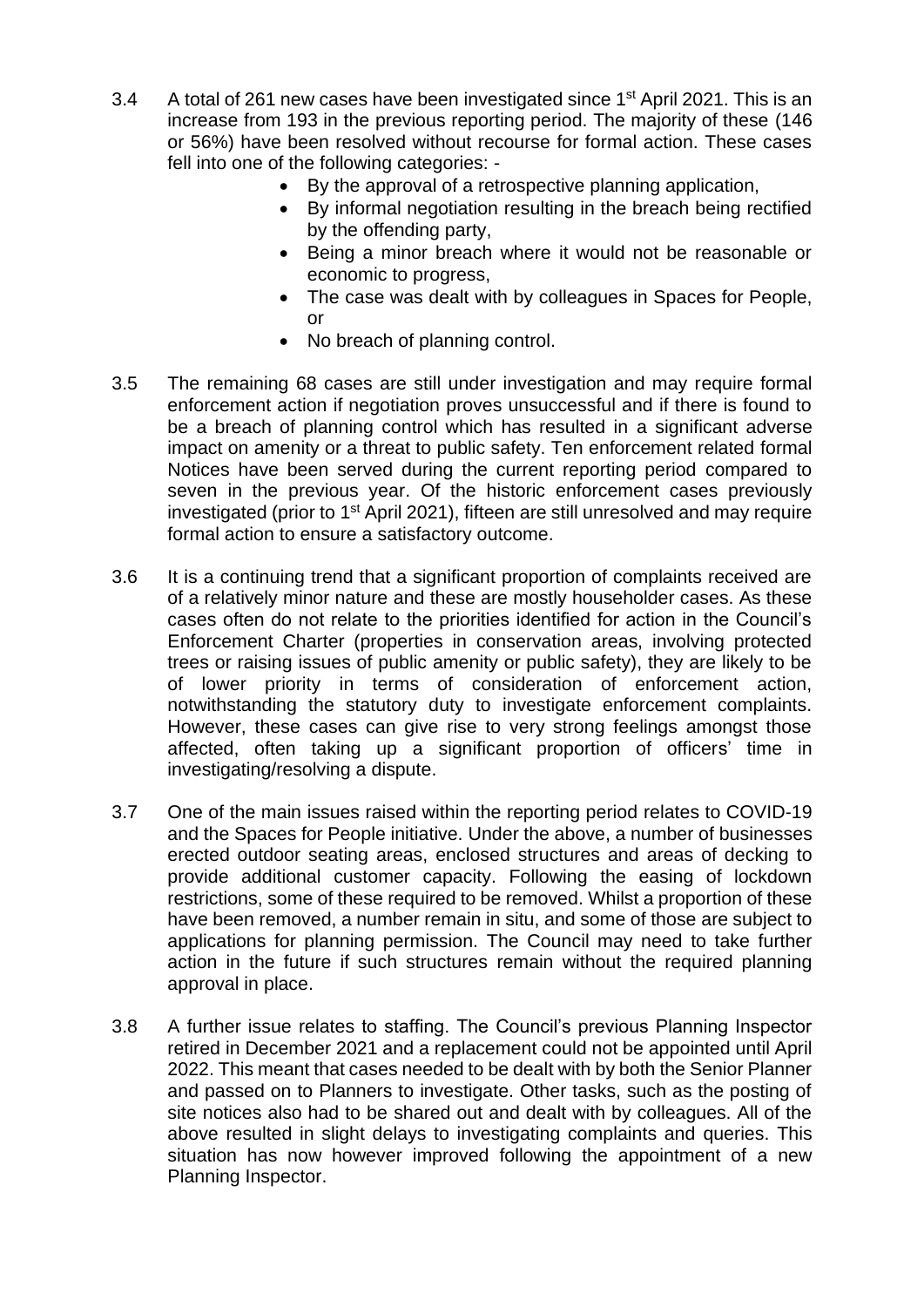3.9 The following table provides a summary of the enforcement caseload since 1st April 2021 and divides the cases into new cases and those dating from the previous reporting period.

| New Cases - 1st April 2021 to 31st March 2022   Cases resolved & no   261      | further action required.                                  |    |
|--------------------------------------------------------------------------------|-----------------------------------------------------------|----|
| New Cases - 1st April 2021 to 31st March 2022   Under investigation, $\mid 68$ | being negotiated, or<br>application decisions<br>pending. |    |
| <b>Enforcement Related Notices served</b>                                      |                                                           | 10 |
| Enforcement Notices in process of<br>being<br>prepared                         |                                                           | 3  |

3.11 An Enforcement Charter, which is a statutory requirement arising from implementation of the 2006 Planning (Scotland) Act, was first adopted by the Council in June 2009. There is a statutory requirement to review this document every two years and it requires to be updated this year. There have been updates on several occasions since 2009, with the most recent update taking place in March 2020. A copy of this document is appended at Appendix 2 for information. The Charter helps to explain the role of the planning enforcement team to the public, as well as setting priorities in terms of delivery of the planning enforcement service. Due to the aforementioned staffing issues, the Charter has not been updated at the time of writing, however this will be done within the next three months, and no significant changes to the Charter content are anticipated.

## **4. FINANCIAL IMPLICATIONS**

4.1 There are no specific implications for revenue or capital budgets, propertybased budgeting, or state aid arising from consideration of this report. Some costs may be incurred in direct action to secure compliance when an enforcement notice is necessary, along with title searches relating to the serving of Enforcement Notices. This can generally be accommodated within existing budgets, actions out with budget parameters will trigger a specific report being submitted to Committee to seek authorisation or other instructions.

## **5. LEGAL IMPLICATIONS**

5.1 There are no legal implications arising from this report.

## **6. ENVIRONMENTAL IMPLICATIONS**

- 6.1 There are no environmental implications arising from this report.
- **7. RISK**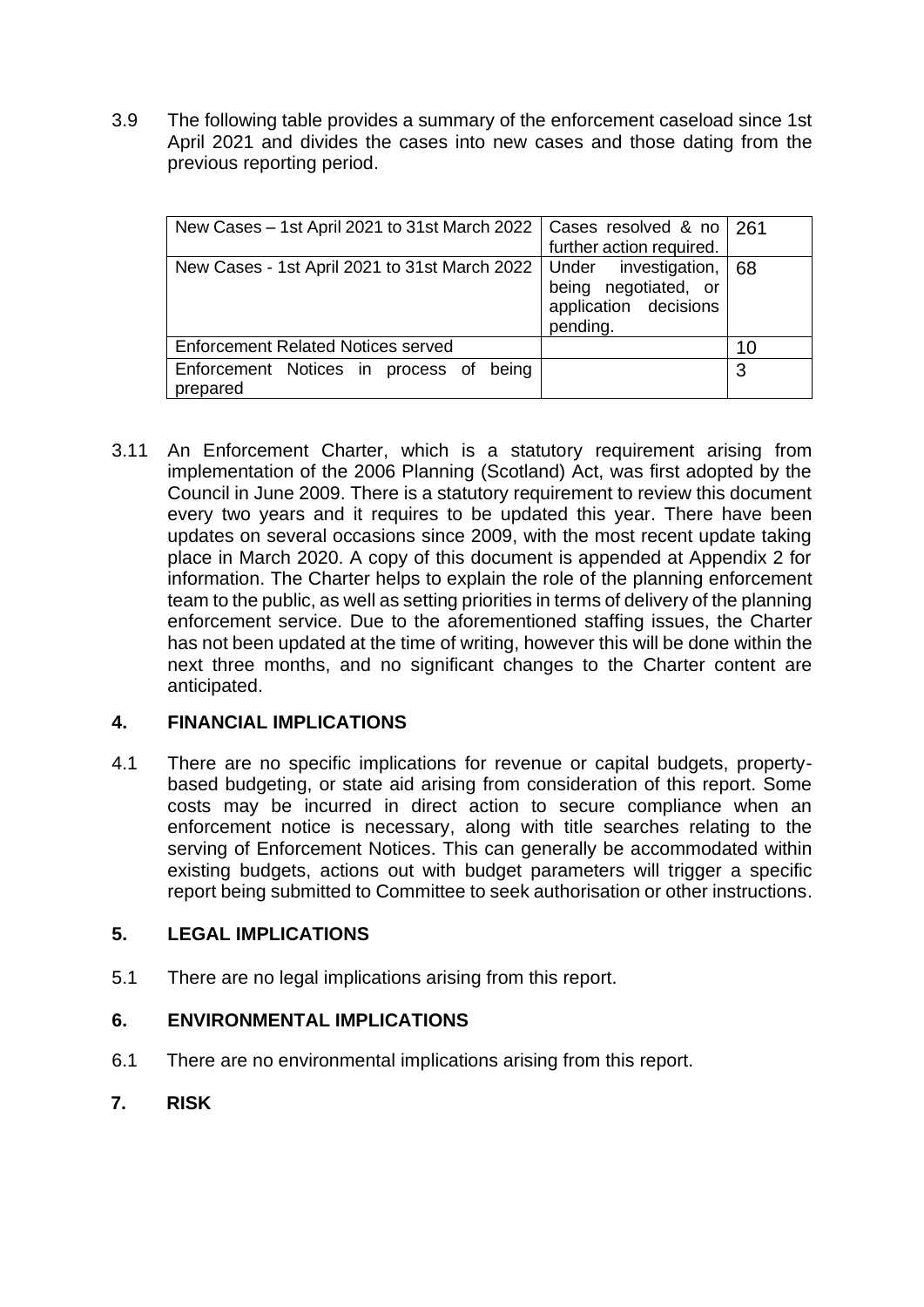| <b>Category</b>                 | <b>Risks</b>                                                                                                                              | <b>Primary</b><br><b>Controls/Control</b><br><b>Actions to achieve</b><br><b>Target Risk Level</b>                                                                                                                                                                                                                                                                     | <i><b>*Targe</b></i><br>t Risk<br><b>Level</b><br>(L, M)<br>or $H$ ) | *Does<br><b>Target</b><br><b>Risk</b><br><b>Level</b><br><b>Match</b><br><b>Appetite</b> |
|---------------------------------|-------------------------------------------------------------------------------------------------------------------------------------------|------------------------------------------------------------------------------------------------------------------------------------------------------------------------------------------------------------------------------------------------------------------------------------------------------------------------------------------------------------------------|----------------------------------------------------------------------|------------------------------------------------------------------------------------------|
|                                 |                                                                                                                                           |                                                                                                                                                                                                                                                                                                                                                                        |                                                                      | Set?                                                                                     |
| <b>Strategic</b><br><b>Risk</b> | N/A                                                                                                                                       |                                                                                                                                                                                                                                                                                                                                                                        |                                                                      | N/A                                                                                      |
| <b>Compliance</b>               | N/A                                                                                                                                       |                                                                                                                                                                                                                                                                                                                                                                        |                                                                      | N/A                                                                                      |
| <b>Operational</b>              | N/A                                                                                                                                       |                                                                                                                                                                                                                                                                                                                                                                        |                                                                      | N/A                                                                                      |
| <b>Financial</b>                | Financial costs may<br>be incurred<br>should<br><b>Enforcement Notices</b><br>not be complied with                                        | <b>The</b><br>risk<br>can<br>be<br>mitigated by ensuring<br>there<br>funding<br>is<br>from<br>available<br>the<br>appropriate budget for<br>direct action to be<br>taken. In the event<br>that direct action is<br>required we will seek<br>to recover all the costs<br>of the required action<br>from the landowner in<br>accordance with the<br>relevant legislation | L                                                                    | <b>Yes</b>                                                                               |
| <b>Reputational</b>             | <b>There</b><br>may<br>be<br>a<br>negative impact if the<br>Council do not decide<br>with<br>proceed<br>to<br>enforcement action.         | Proceed<br>with<br>the<br>enforcement<br>action<br>where required.                                                                                                                                                                                                                                                                                                     | L                                                                    | <b>Yes</b>                                                                               |
| <b>Environment</b><br>/ Climate | undertaking<br><b>Not</b><br>action<br>enforcement<br>could<br>result<br>in<br>adverse impacts on<br>the built and natural<br>environment | Proceed<br>with<br>the<br>enforcement<br>action<br>where required.                                                                                                                                                                                                                                                                                                     | L                                                                    | <b>Yes</b>                                                                               |

# **8. OUTCOMES**

| <b>COUNCIL DELIVERY PLAN</b>                         |                                                                                                                                                                                                                                                                                          |  |
|------------------------------------------------------|------------------------------------------------------------------------------------------------------------------------------------------------------------------------------------------------------------------------------------------------------------------------------------------|--|
| <b>Aberdeen City Local Outcome Improvement Plan</b>  |                                                                                                                                                                                                                                                                                          |  |
|                                                      |                                                                                                                                                                                                                                                                                          |  |
| <b>Prosperous Economy</b><br><b>Stretch Outcomes</b> | The Council aims to support improvement in the local<br>economy to ensure a high quality of life for all people<br>in Aberdeen. This report monitors indicators which<br>reflect current economic activity within the city and<br>actions taken by the Council to support such activity. |  |